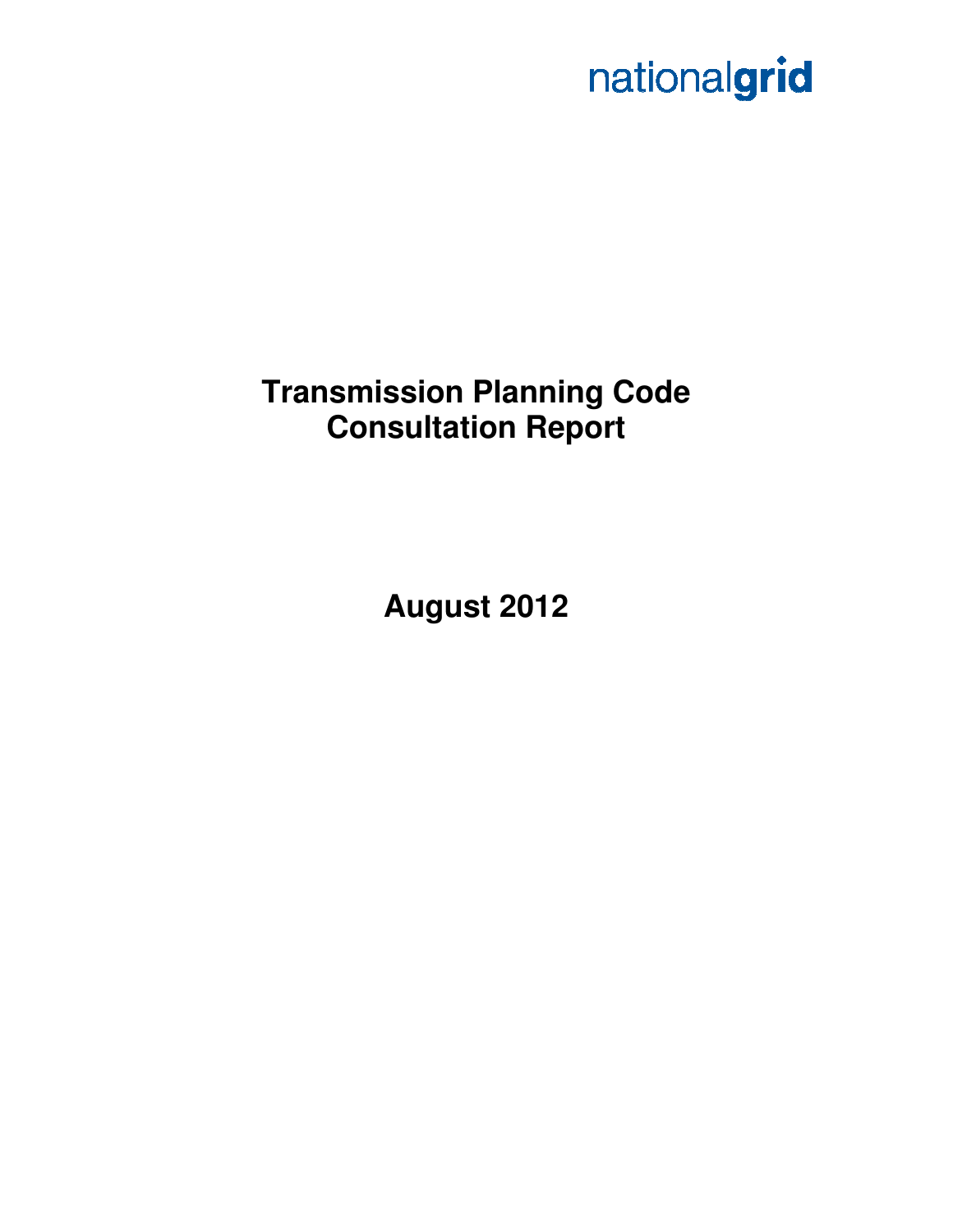#### **Introduction**

National Grid Gas (NTS) has an obligation to prepare and consult on a Transmission Planning Code under Special Condition C11 of its Gas Transporter (GT) Licence in respect of the NTS ("the Licence").

The Licence requires that the Transmission Planning Code (TPC) contains a description of the main technical factors that affect the planning and development of the NTS and includes a methodology to determine the physical capability of the NTS.

The Licence also requires National Grid Gas (NTS) to maintain the TPC and periodically review it at least once every two years. National Grid Gas (NTS) shall consult on any proposed changes to the TPC and submit the findings of the review, any proposed amendments and any representations received during the consultation to the Authority for approval.

In line with the above Licence obligations, National Grid Gas (NTS) has undertaken a review of the TPC and is proposing amendments to the document. This report seeks approval from the Authority to amend the TPC (in accordance with Licence Special Condition C11 5(a)) and as such contains the outcome of the review, details of the consultation and is submitted together with the proposed amendments and representations.

## **Summary of the Proposed Changes to the TPC**

National Grid Gas (NTS) presented on the TPC consultation process during the Uniform Network Code (UNC) Transmission Workgroup<sup>1</sup> on 3rd May 2012 and invited the industry to submit issues for review. Subsequently, National Grid Gas (NTS) received no issues.

National Grid Gas (NTS) has reviewed the TPC and identified a number of proposed changes. For clarification, the proposed changes have been predominantly driven by legislation relating to the Planning Act 2008, Industrial Emissions Directive (IED) and European Union Third Package.

The TPC was updated with the proposed changes (v2.1) and together with a consultation covering letter both documents were published on the National Grid Gas (NTS) website<sup>2</sup>. An industry consultation on the proposed changes was issued on 29 June 2012 and the closing date for responses was 03 August 2012. National Grid Gas (NTS) received one response (see below for details).

 $\overline{a}$ <sup>1</sup> http://www.gasgovernance.co.uk/tx/030512

<sup>&</sup>lt;sup>2</sup> http://www.nationalgrid.com/uk/Gas/TYS/TPC/